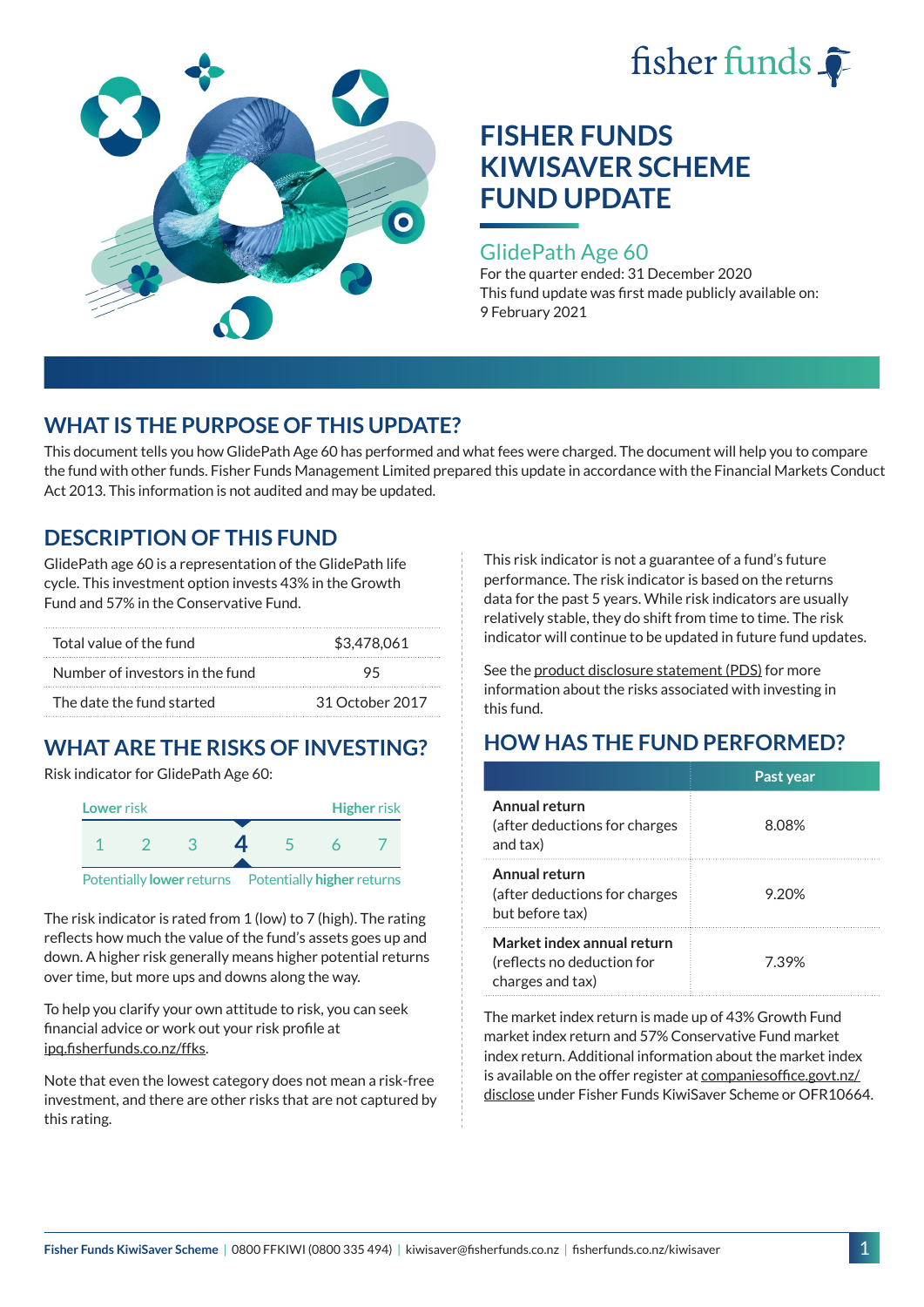# **ANNUAL RETURN GRAPH**



This shows the return after fund charges and tax for each year ending 31 March since the fund started. The last bar shows the average annual return since the fund started, up to 31 December 2020.

**Important:** This does not tell you how the fund will perform in the future.

Returns in this update are after tax at the highest prescribed investor rate (PIR) of tax for an individual New Zealand resident. Your tax may be lower. The market index return reflects no deduction for charges and tax.

#### **WHAT FEES ARE INVESTORS CHARGED?**

Investors in GlidePath Age 60 are charged fund charges that include GST. In the year to 31 March 2020 these were:

|                                                       | % of net asset value   |  |
|-------------------------------------------------------|------------------------|--|
| <b>Total fund charges</b>                             | 1.07%                  |  |
| Which are made up of:                                 |                        |  |
| <b>Total management and</b><br>administration charges | 0.98%                  |  |
| Inding:                                               |                        |  |
| Manager's basic fee                                   | 0.90%                  |  |
| Other management and<br>administration charges        | 0.08%                  |  |
| Total performance-based fees <sup>1</sup>             | 0.09%                  |  |
| Other charges:                                        | \$ amount per investor |  |
| Annual account fee                                    |                        |  |

\* The account fee reduced from \$3 per month (\$36 per annum) to \$1.95 per month (\$23.40 per annum) on 1 July 2020.

Small differences in fees and charges can have a big impact on your investment over the long term.

#### **EXAMPLE OF HOW THIS APPLIES TO AN INVESTOR**

Sarah had \$10,000 in the fund at the start of the year and did not make any further contributions. At the end of the year, Sarah received a return after fund charges were deducted of \$808 (that is 8.08% of her initial \$10,000). Sarah also paid \$36 in other charges. This gives Sarah a total return after tax of \$772 for the year.

## **WHAT DOES THE FUND INVEST IN? Actual investment mix**

This shows the types of assets that the fund invests in.



#### **Target investment mix**

This shows the mix of assets that the fund generally intends to invest in.